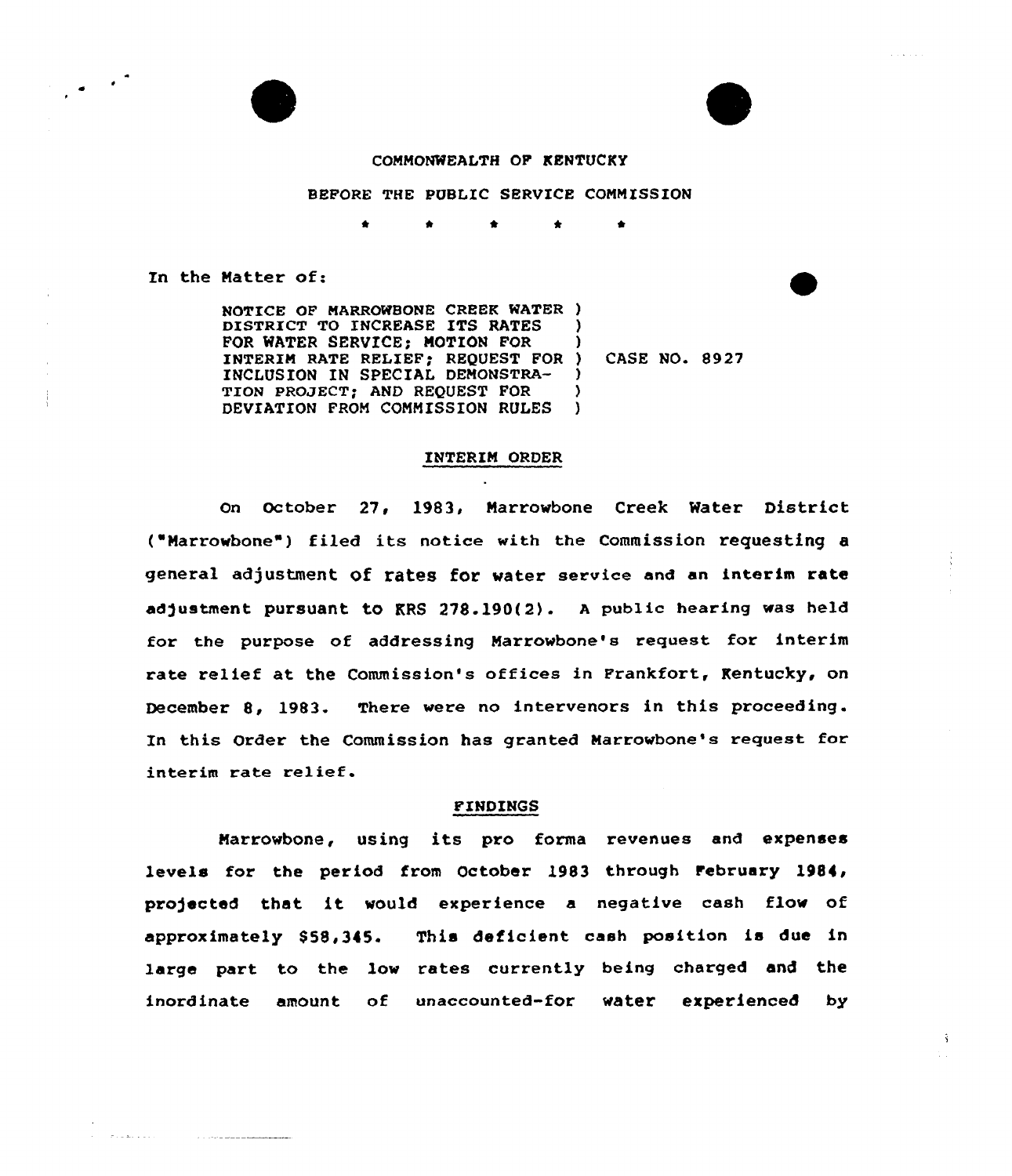Narrowbone over the years. This loss for the test period was estimated by Narrowbone to be over 50 percent. The bulk of Narrowbone's unaccounted-for water is due to inoperable meters, unmetered connections and unauthorized connections. In an effort to account for all water sent out, Marrowbone has proposed a plan consisting of repairing inoperable meters when funds become available. The Commission finds that such a plan is inadequate to resolve this problem within a reasonable time. Marrowbone should prepare and file <sup>a</sup> detailed plan to significantly reduce its unaccounted-for water from all sources including unauthorized connections.

#### SUMMARY

Based on Marrowbone's financial condition, the Commission finds that an emergency exists and that Narrowbone's credit or operations will be materially impaired unless an interim increase is granted prior to the final Order of the Commission in this proceed ing.

Based on a review of Marrowbone's application and its current financial condition, the Commission finds that Marrowbone should be granted the interim rates in Appendix <sup>A</sup> of this Order. The Commission also finds that the interim rates should be subject to refund pending Marrowbone's request for general rate relief.

IT IS THEREFORE ORDERED that Marrowbone be and it hereby is authorized to place into e ffeet the interim rates in Appendix <sup>A</sup> for service rendered on and after the date of this Order.

IT IS FURTHER ORDERED that the revenue from these interim rates shall be collected subject to refund.

 $-2-$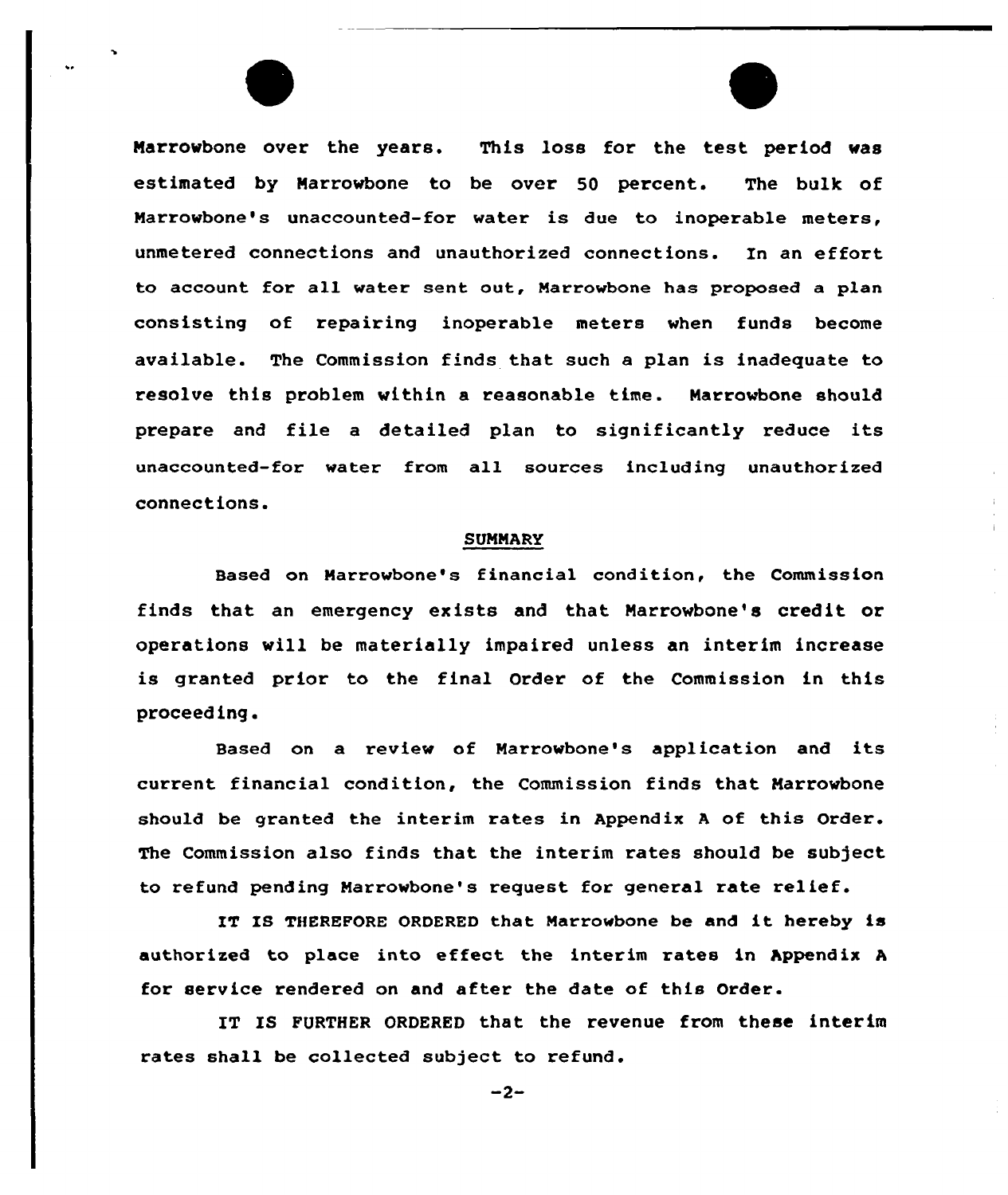IT IS FURTHER ORDERED that Marrowbone shall maintain its records in such <sup>a</sup> manner as will enable it, the Commission or any of its customers to determine the amounts to be refunded and to whom in the event a refund is ordered by the Commission.

IT IS FURTHER ORDERED that Marrowbone shall file within <sup>45</sup> days of the date of this Order its plan to reduce unaccounted-for water.

IT IS FURTHER ORDERED that Marrowbone shall furnish this Commission within 30 days from the date of this Order its revised tariff sheets setting forth the interim rates approved herein.

and a series of the

Done at Frankfort, Kentucky, this 13th day of February, 1984. PUBLIC SERVICE COMMISSION

2535755 Vice Chairman

Commiss

ATTEST:

**Secretary** 

 $\sim 10^7$